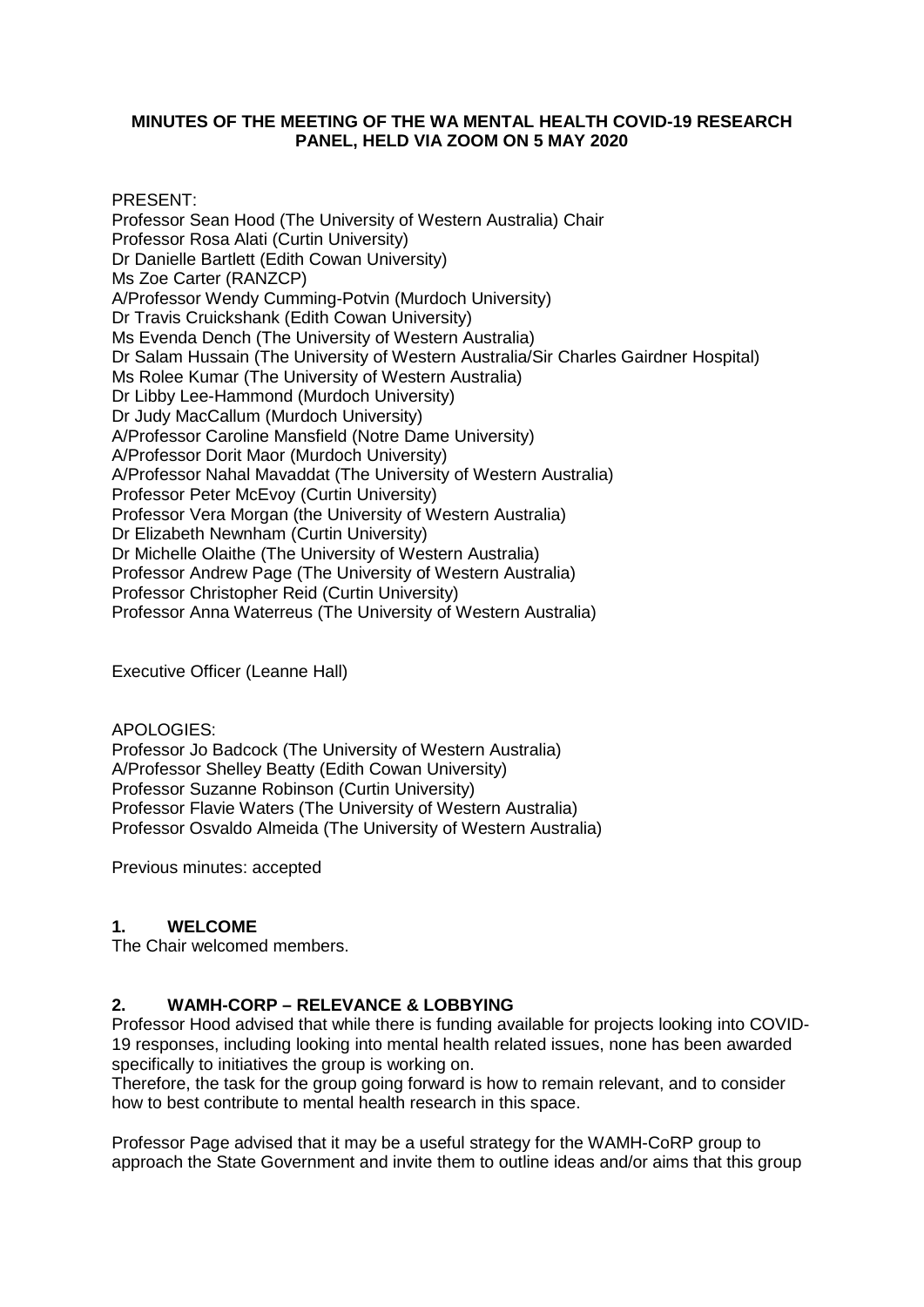could assist with. Would need to consider who would be the relevant people to make contact with, and to this end perhaps identify links that members have and collate into a list. There are two possible ways to achieve this; usually each individual would put together a capability statement, however it may be more advantageous to construct a capability statement/capacity of the group as a whole, including broad statements on the areas of expertise that the group covers.

Professor Morgan commented that depending on the feedback from the State Government, it would then be possible to create more focused sub-groups that could provide the expertise required.

Professor McEvoy commented that a group put together by Dr Daren Gibson, to devise a strategy for WA Mental Health Research capitalising on strengths within WA, has been put on hold due to COVID-19, and until the future fund becomes available. The plan involved creating a WA Mental Health Research 'Institute', bringing together streams of strength within the State e.g..: psychotherapy research, youth mental health, epidemiology & policy, and so on, to facilitate collaboration within & between each stream. Suggested that the general capability statement could be combined with a structure to illustrate the streams of strength within the WAMH-CoRP group, and how this framework could help facilitate collaboration across the streams.

Ms Kumar and Ms Dench indicated they are available to assist with putting together a capability statement/matrix. Ms Kumar also commented that it would be worth tailoring the statement towards the issues the Government is currently addressing.

## **ACTION:**

Professor Hood, Ms Kumar and Ms Dench will commence on preparing a capability statement.

Professor Hood also updated members on the recent WAHTN meeting. Items discussed included: Lotterywest have withdrawn their offer of funding; discussion of CIVIC and Detect (TKI-led); Biobanking; and Professor Rob Newton's telehealth discussions with SAP.

# **3. DIRECTORY OF MEASURES (INCLUDING DETECT TRIAL OVERLAP)**

Professor McEvoy advised that the Week 2 measures are currently being reviewed by Ethics. The measures that made it in were: PHQ9, GAD7, sleep condition indicator (8 item version), COVID status (in quarantine, self-isolation, in hospital, tested), range of physical health measures, exercise, smoking, alcohol use, caffeine, wellbeing scale, and also a digital health resources list that will be provided to participants.

Moving forward need to determine how best to use the CIVIC questionnaires, either as a study of mental health and wellbeing in itself, or as a way to identify subgroups to target with various interventions etc. Unsure whether there is a capacity within the CIVIC framework to run mini-RCT's to evaluate. However, if someone has an intervention they would like to evaluate, please contact Professor McEvoy to determine what measures are needed to identify/capture.

# **4. WORKGROUP UPDATES**

# **a. CIVIC**

Professor Reid provided an update on the CIVIC program. Over the past week or so the main focus has been on the FIFO workforce. The Health Minister will shortly be announcing a screening program that will be implemented. Have been attempting to work with industries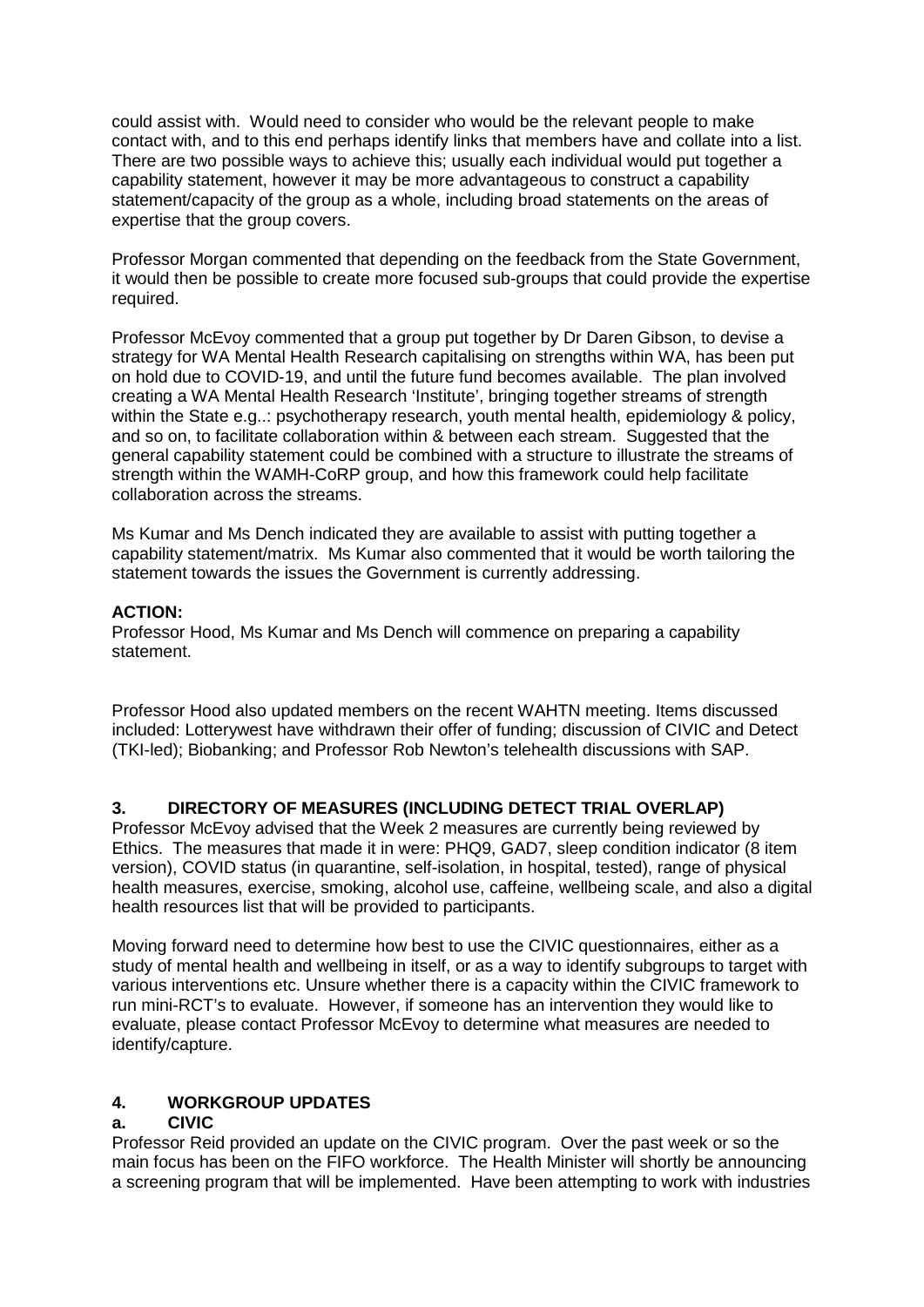so at least one commonality can be provided at the outset, i.e.: individuals participating in the screening program are provided with the opportunity to participate in the CIVIC program.

The second week follow-up questionnaire has been developed and ethics approval granted, and will be released shortly.

The focus on children and adolescents is being conducted in collaboration with WAHTN and TKI – testing in schools program. Have been trying to get in contact with Professor Peter Gething regarding commonality in testing in any mental health/non COVID-19 monitoringbased activities being conducted in schools.

Professor Hood commented that one of the challenges to address is the reluctance of industries etc to focus on mental health issues; this is partly due to stigma of mental illness, but also that if problems detected, how they would be addressed. Professor McEvoy agreed and advised that for this reason the Ethics applications include a statement around participation in longitudinal studies confirming that no information is provided back to companies (completely confidential).

Dr Cruickshank queried whether there is an ability add existing clinical conditions/medical history into the demographics question i.e.: diabetes, cardiovascular etc; as these would have an impact on mental health already, compounded by self-isolation. Chris – yes, part of the baseline survey.

#### **b. Digital Telehealth**

Dr Olaithe advised that the Digital Telehealth group met yesterday and will meet again on the 18th May. Discussing a seed idea using CIVIC to feed into information and modules to put into an application targeting Allied Health.

Professor Hood commented that the temporary MBS items for telehealth are set to autoexpire in September. Potential to advise discussion on whether it should continue, how, and for specific patient cohorts.

#### **c. Workforce**

Dr MacCallum updated members on the Education & Health Workforce Working Group. There have been discussion on how to connect in to CIVIC, whether to wse the same questions or create a subset once a particular cohort has been identified. Murdoch University Human Research Ethics Committee has indicated they would be happy to grant reciprocal ethics approval.

Also a query regarding terminology, i.e.: use of the general term "health professionals" and who does this encompass; doctors, nurses, health professionals in other areas? Is there a need to more specific in some instances, or use generic terms for occupational/professional groups?

Professor Reid commented that CIVIC assistance with activities is certainly available, and would definitely work for the specific targeting of groups.

Professor McEvoy advised that there is a question in the baseline survey that asks about the participant's usual occupation. The categories are broad: healthcare/medical; education & training.

The Working Group has also discussed the aspect of investigating positive areas related to the current situation, and have sourced a measure suggested by A/Professor Mansfield on